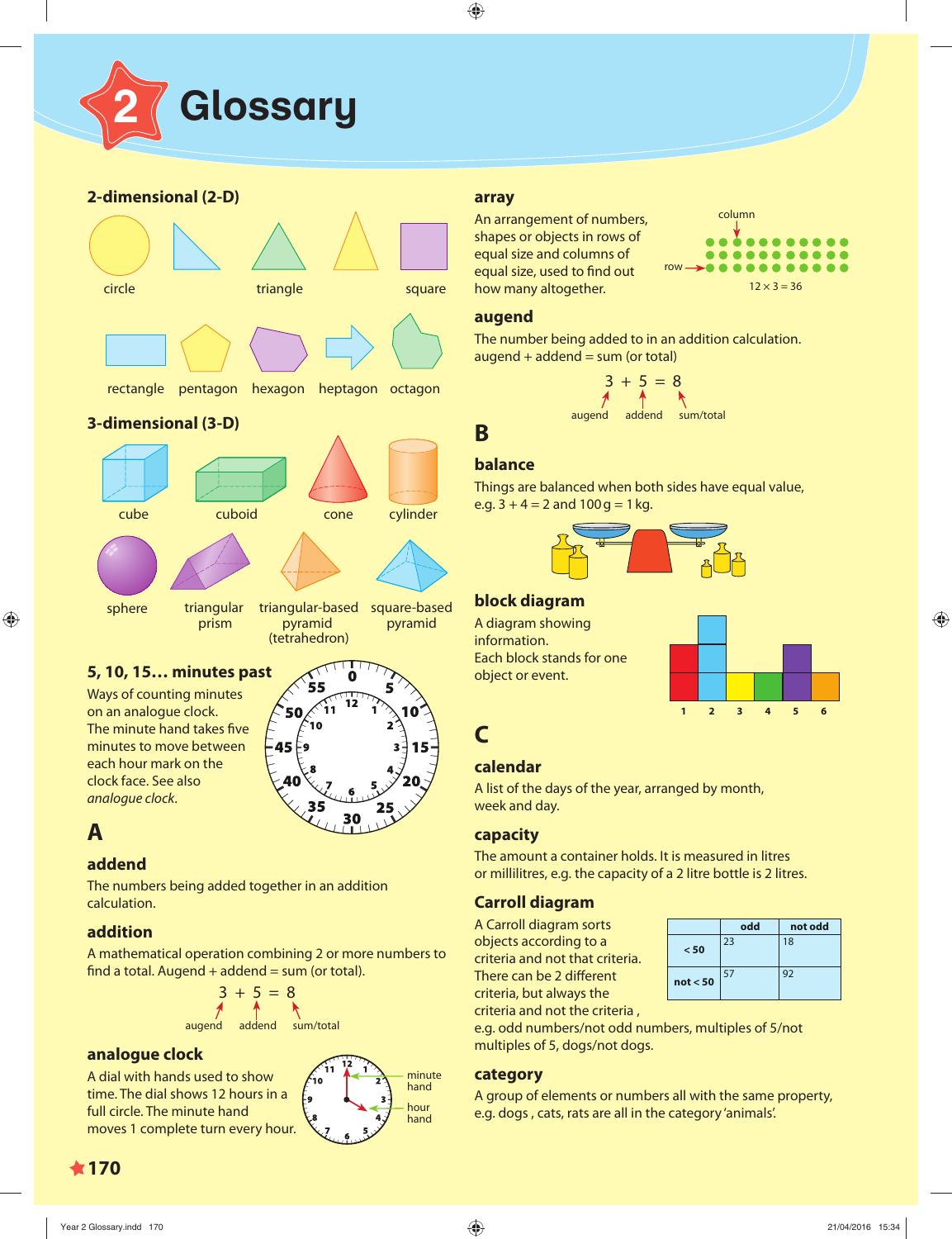### **centimetre**

A unit of length, 1 metre = 100 centimetres. Symbol: cm.

#### **change**

The money left over when buying something with a note or coin bigger than the amount needed. The change is given back to the buyer.

### **circular**

Like a circle.

### **clockwise, anticlockwise**

Clockwise: turning in the same direction as the hands on a clock. Anticlockwise: turning in the opposite direction to the hands on a clock.



#### **column**

A list of numbers, shapes or objects down a page, not across, often in a table or an array.

#### **commutative**

Addition and multiplication are commutative. It doesn't matter which way you add, multiply or divide in, the answer is always the same. Same answer, different calculation, e.g.  $3 + 4 = 4 + 3$ . But subtraction is not commutative, e.g.  $7 - 2 \neq 2 - 7$ .

#### **cone**

A 3-D shape with a flat, circular face and a curved face. It has one apex (sometimes mistakenly called a vertex) directly above the circular base.



#### **cube**

A 3-D shape made from six identical squares which all meet at right angles, e.g. a cube of sugar.

#### **cuboid**

A 3-D shape made from 6 rectangles. 2 or 4 of the rectangles could be squares, e.g. a cereal box. A cube is a special sort of cuboid.

# **curved, curved surface**

A surface of a 3-D shape which is not flat, e.g. the surface of a sphere or the side of a cylinder.

# **cylinder**

A 3-D shape with circular ends and one curved face joining the 2 circular faces.

# **D**

# **degree**

A unit of temperature. °C for degrees Celsius, though Centigrade is often still used.

# **denominator**

The number underneath the line in a fraction. Also called the divisor.

$$
\overbrace{\text{denominator}}^{\text{numerator}} \longrightarrow \frac{3}{4}
$$

#### **diff erence**

The result of a subtraction. E.g. the difference between 12 and 5 is 7. See also minuend, subtrahend.

$$
10 - 3 = 7
$$
 difference  
\n
$$
7
$$
\n
$$
3
$$
\n
$$
3
$$
\n
$$
3
$$
\n
$$
3
$$
\n
$$
3
$$
\n
$$
4
$$
\n
$$
4
$$
\n
$$
5
$$
\n
$$
5
$$
\n
$$
5
$$
\n
$$
6
$$
\n
$$
6
$$
\n
$$
7
$$
\n
$$
8
$$
\n
$$
5
$$
\n
$$
6
$$
\n
$$
7
$$
\n
$$
8
$$
\n
$$
5
$$
\n
$$
6
$$
\n
$$
8
$$
\n
$$
5
$$
\n
$$
6
$$
\n
$$
7
$$
\n
$$
8
$$
\n
$$
7
$$
\n
$$
8
$$
\n
$$
10
$$
\n
$$
10
$$
\n
$$
5
$$
\n
$$
8
$$
\n
$$
10
$$
\n
$$
5
$$
\n
$$
10
$$
\n
$$
5
$$
\n
$$
10
$$
\n
$$
5
$$
\n
$$
10
$$
\n
$$
5
$$
\n
$$
10
$$
\n
$$
10
$$
\n
$$
10
$$
\n
$$
10
$$
\n
$$
10
$$
\n
$$
10
$$
\n
$$
10
$$
\n
$$
10
$$
\n
$$
10
$$
\n
$$
10
$$
\n
$$
10
$$
\n
$$
10
$$
\n
$$
10
$$
\n
$$
10
$$
\n
$$
10
$$
\n
$$
10
$$
\n
$$
10
$$
\n
$$
10
$$
\n
$$
10
$$
\n
$$
10
$$
\n
$$
10
$$
\n
$$
10
$$
\n
$$
10
$$
\n
$$
10
$$
\n
$$
10
$$

#### **digit**

The symbols 0, 1, 2, 3, 4, 5, 6, 7, 8 and 9. The value of each digit depends on its position, e.g. in 16, the digit 1 represents one ten while the 6 represents six ones.

# **dividend**

The number that is divided in a division calculation, e.g. in  $12 \div 6 = 2$ , 12 is the dividend. See also *denominator*, *divisor*, quotient.

dividend  
12 ÷ 6 = 
$$
\frac{12}{6}
$$
 = 2 ~~4~~ quotient  
divisor

#### **division**

A mathematical operation which shares or groups a quantity into a given number of parts, e.g.  $12 \div 4$  is 12 divided into 4 parts, each of value 3. It is the inverse operation to multiplication.

# **divisor**

The number that is used to divide in a division sum, e.g. in  $12 \div 6 = 2$ , 6 is the divisor. See also *denominator*, *dividend*, quotient.

#### **double**

Two lots of something, multiply by 2.

# **E**

### **edge**

The line made where two faces of a 3-D shape meet. See also face, vertex.

#### **equals, equivalent**

Symbol: = Means to have the same value as, e.g.  $5 + 3 = 7 + 1$ .

#### **equivalent fractions**

Fractions with the same value. E.g.  $\frac{2}{4} = \frac{1}{2}$ . These are equivalent fractions.

#### **even**

A whole number which can be divided by 2, with nothing left over. It is a multiple of 2. See also odd.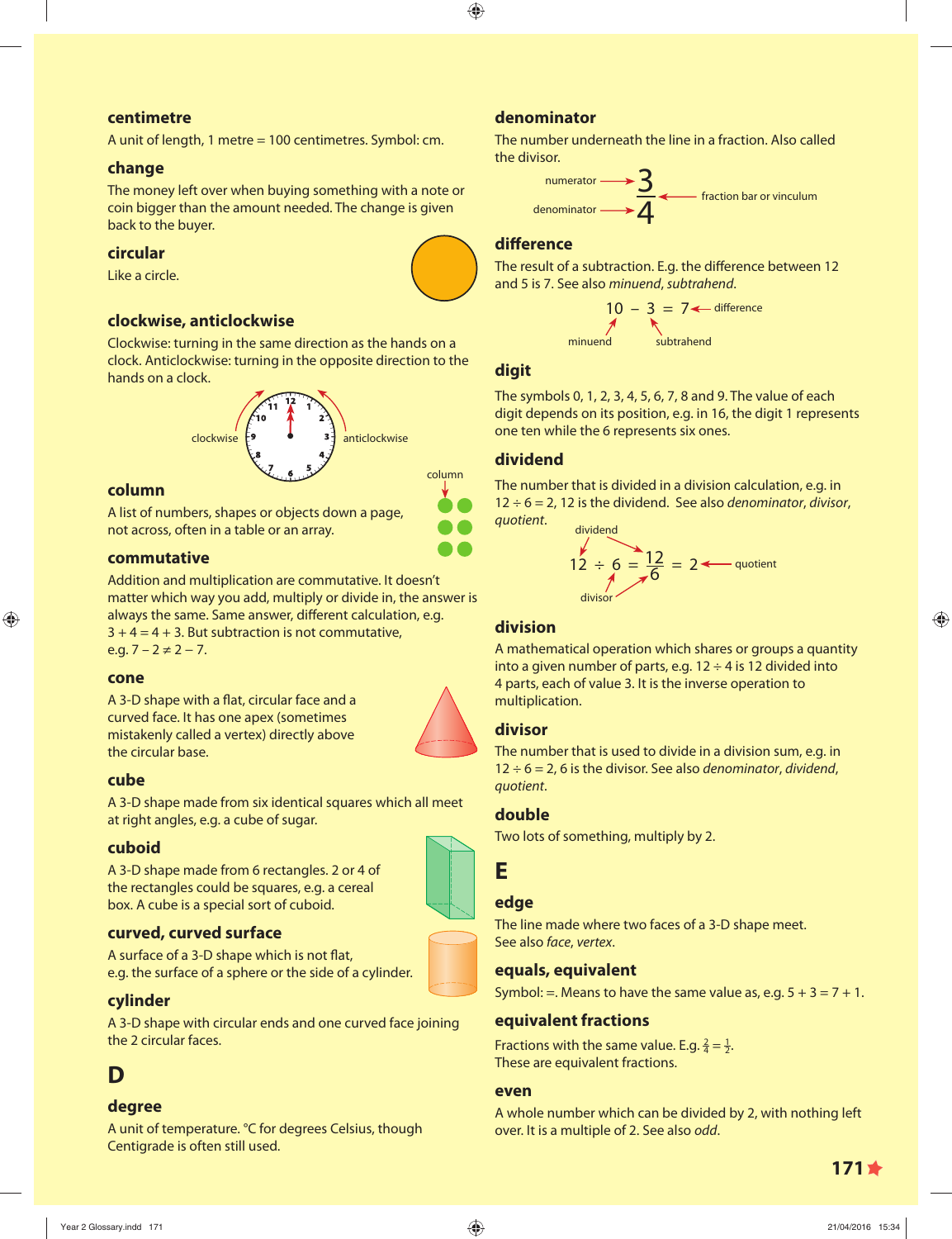# **F**

### **face**

A flat surface on a 3-D shape. See also edge and vertex.

# **fraction**

Part of a whole.



# **fraction bar**

In the fraction  $\frac{3}{4}$  the numerator 3 is above the fraction bar and the denominator 4 is below.



# **G**

# **gram**

Symbol: g. A measure of mass or weight. There are 1000 grams in a kilogram. See also kilogram.

# **greater than**

Also called more than. Symbol: >. Used when comparing 2 numbers or measures. 10 is greater than 7, or 10 > 7. See also less than.

# **H**

# **hexagon**

A 2-D shape with 6 straight sides.

# **hour**

Symbol: h. A measure of time. See also minute, second.

# **hundred**

One hundred, 100, is ten tens or one more than 99.

# **hundreds**

The position in a number where the digit represents hundreds, e.g. in 278 there is a digit 2 in the hundreds place, so there are 2 hundreds.

# **I**

# **inverse**

Addition is the inverse of subtraction, e.g.  $16 + 24 = 40$ , 40 – 24 = 16. Multiplication is the inverse of division, e.g.  $4 \times 12 = 48, 48 \div 12 = 4.$ 

# **K**

**L**

# **kilogram**

Symbol: kg. A measure of mass or weight. There are 1000 grams in a kilogram. See also gram.



line of symmetry

# **less than**

Symbol: <. Used when comparing two numbervinculumures, e.g. 7 is less than 10, or 7 < 10. See also greater than.

# **line symmetry**

A 2-D object or shape has line symmetry if it can be folded into two identical halves along a mirror line. Each half is a mirror image of the other.

# **litre**

Symbol: l . A measure of capacity. 1000 millilitres = 1 litre.

# **M**

# **mass**

Sometimes called weight. How light or heavy something is. Measured in grams and kilograms. See also gram, kilogram.

# **measuring scale**

A way of measuring using a line or a dial with equal marks and spacings, like on a ruler.

| 1cm | - 2 |   | 4    | 5 | - 6 | 89 | 10 | 11 12 13 14 15 16 17 18    |                     |  |  | 19 |
|-----|-----|---|------|---|-----|----|----|----------------------------|---------------------|--|--|----|
|     |     |   |      |   |     |    |    |                            |                     |  |  |    |
|     |     |   |      |   |     |    |    |                            |                     |  |  |    |
| 67  | 58  | Z | - 97 |   |     |    |    | 17 18 19 20 21 22 23 24 25 | $91$ $91$ $11$ $12$ |  |  |    |

# **mental calculation**

Doing a calculation in your head, but perhaps with jottings.

#### **metre**

Symbol: m. A measure of length or height, 100 centimetres = 1 metre.

# **millilitre**

Symbol: ml . A measure of capacity. 1000 millilitres = 1 litre.

# **minuend**

The starting number in a subtraction calculation, e.g. 10 (the minuend) – 3 (the subtrahend) = 7 (the difference). See also subtrahend and difference.

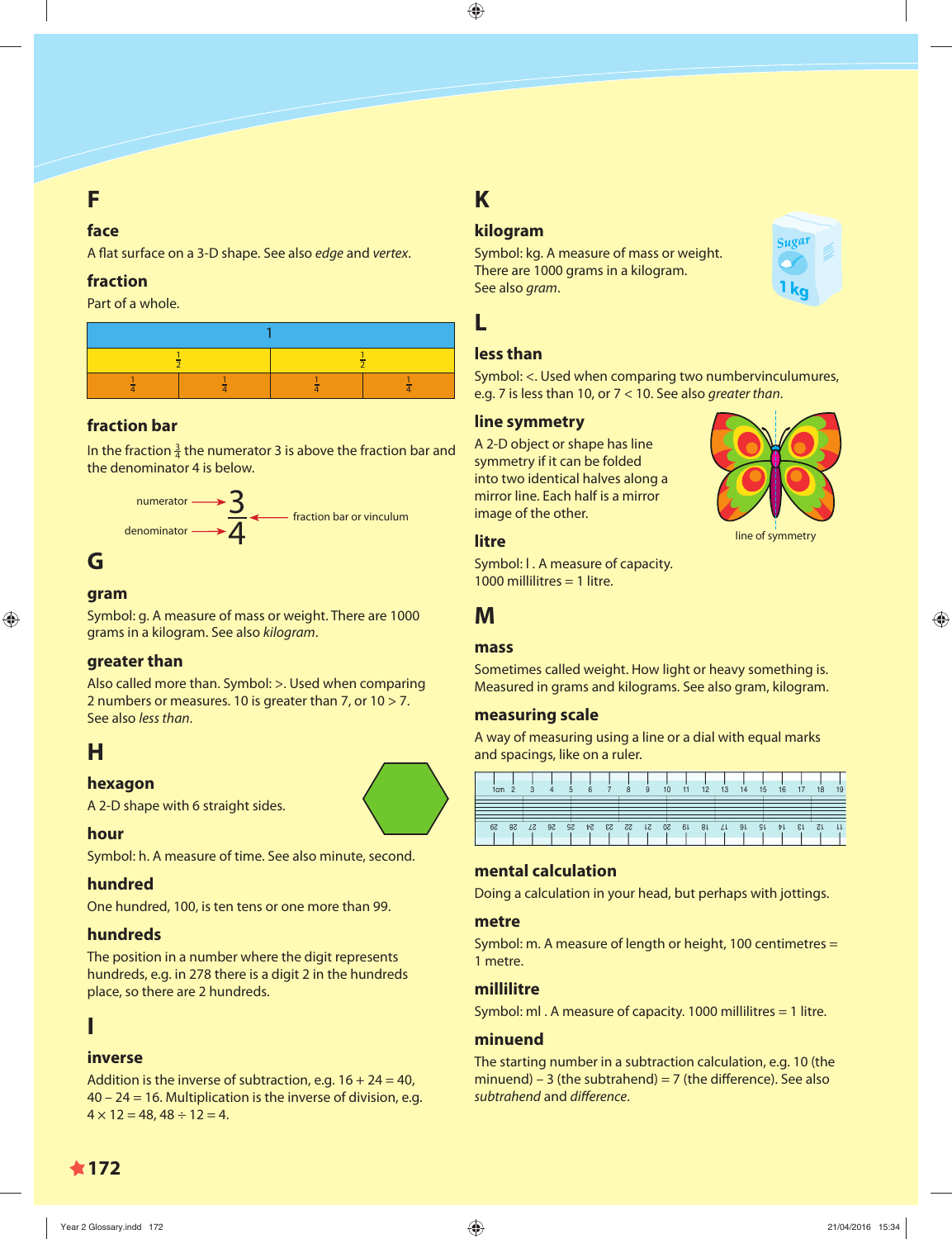#### **minute**

Symbol: min. A measure of time. See also second and hour.

#### **mixed number**

A number with both a whole number part and a fractional part, e.g.  $30 - 3 = 7$  difference

# multiple, multiple of subtrahend

When you start at zero and count in steps of the same size, those numbers are multiples of that step. So 5, 10, 15, 20, 25 and so on are all multiples of 5.

A multiple is the product of 2 numbers, e.g. the multiples of 3 are 3, 6, 9, 12,15,18 and so on.

### **multiplicand**

The number to be multiplied, e.g. in  $6 \times 3 = 18$ , 6 is the multiplicand. See also multiplier.

#### **multiplication table**

A list of multiplication facts for a given multiple, often learned by heart.

### **multiplier**

The multiplying number, e.g. in  $6 \times 3 = 18$ , 3 is the multiplier. See also multiplicand.

# **N**

#### **number bonds/pairs**

Pairs of numbers with a particular total, e.g. the number bonds for 10 are all pairs of whole numbers, like 2 and 8, which add up to 10.

#### **numeral**

The symbol you write to represent a number. We use the arabic numerals 0, 1, 2, 3, 4, 5, 6, 7, 8 and 9.

#### **numerator**

The number above the fraction line in a fraction. See also denominator.



# **O**

#### **octagon**

A 2-D shape with 8 straight sides.

# **odd**

A whole number which cannot be divided by 2, there will always be one left over. It is not a multiple of 2. See also even.

# **one third, <sup>1</sup> 3**

The fraction made when dividing a whole into 3 equal parts.



A 2-D shape with 5 straight sides.

#### **pictogram**

A picture to show statistical information. A picture is used to represent one or a number of elements.

| Walk           |  |
|----------------|--|
| Car            |  |
| <b>Bicycle</b> |  |
| <b>Bus</b>     |  |
| Taxi           |  |
|                |  |

**Key:**  $\bigodot$  = 1 child

#### **polygon**

The general name for 2-D shapes with straight sides. Includes triangle (3 sides), quadrilateral (4 sides), pentagon (5 sides) and so on.

#### **prism**

A 3-D shape with 2 identical ends, joined by rectangular faces. The cross-section of a prism is always the same as the ends.



#### **product**

The result of multiplying two numbers together, e.g. the product of 4 and 3 is  $4 \times 3 = 12$ .

# **Q**

### **quadrilateral**

A 2-D shape with 4 straight sides. Rectangles, squares and kites are special sorts of quadrilaterals.

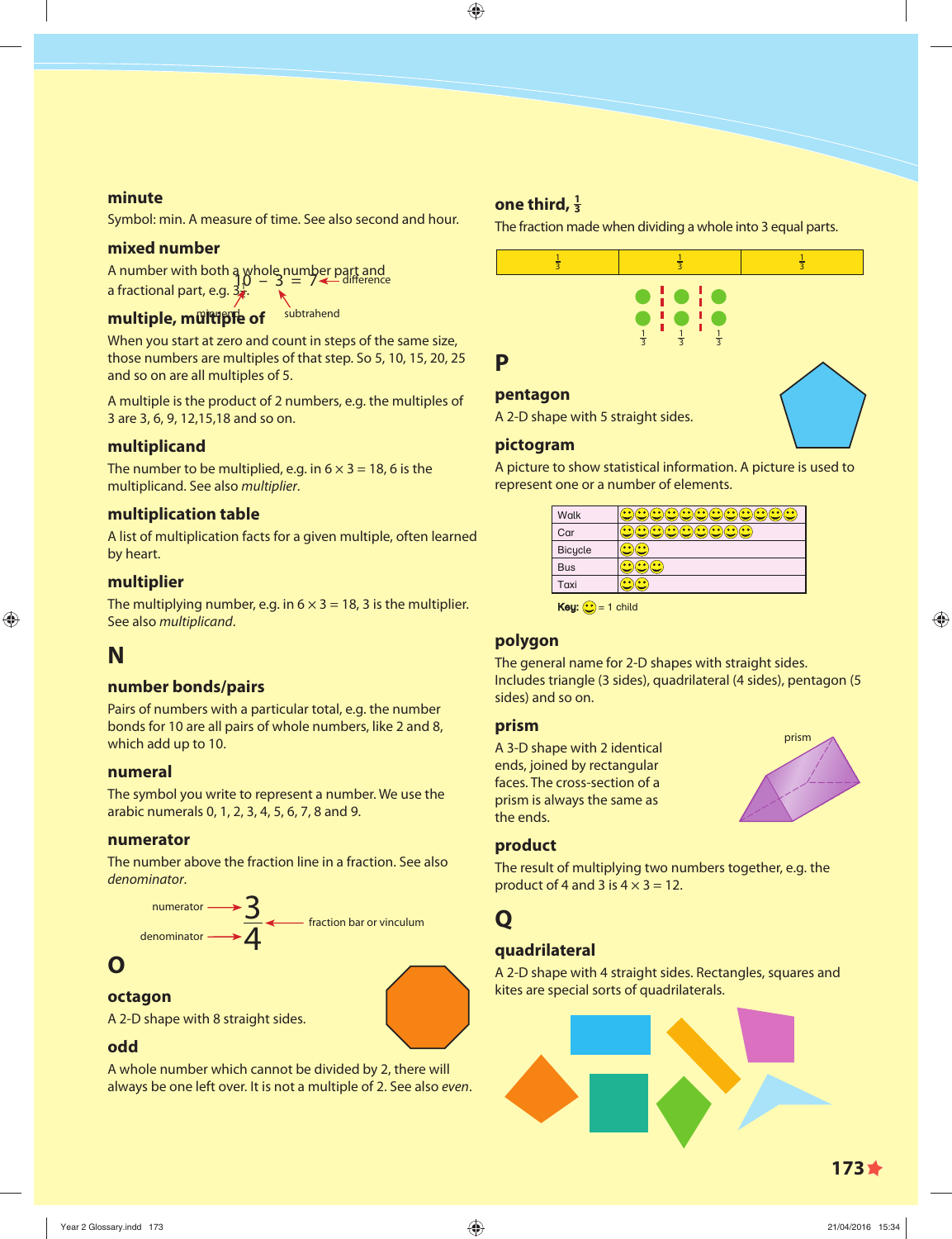#### **quarter past, quarter to**

Quarter past is 15 minutes after (past) the last o'clock time. Quarter to is 45 minutes after the last o'clock time and 15 minutes before the next o'clock time, or quarter of an hour until the next o'clock.



#### **quotient**

The answer to a division calculation, e.g. in  $12 \div 6 = 2$ , 2 is the quotient. See also denominator, dividend, divisor.

# **R**

### **rectangular**

An object with the shape of a rectangle, which is longer in one direction than the other. Each pair of opposite sides are equal and the angles are all right angles.

#### **right angle**

A quarter of a full turn.



#### **row**

A list of numbers, shapes or objects across a page, not down, often in a table or an array. See also column.

#### **rule**

An instruction for carrying out a mathematical operation or continuing a pattern. It can be written using symbols or words. See also sequence.

# **S**

#### **second**

Symbol: s. A measure of time. See also hour, minute.

#### **semi-circle**

Half of a circle.

#### **sequence**

A set of numbers made by following a given rule, e.g. the multiples of 3 are 3, 6, 9 and so on.

#### **single-, 2-, 3-digit numbers**

The number of digits in a number, e.g. 3 is a single-digit number, 13 is a 2-digit number and 213 is a 3-digit number.

#### **sorting**

Classifying objects, shapes or numbers into groups according to their properties.

#### **straight line**

A straight line has no curves or corners and is the shortest distance between two points. It can be drawn using a ruler.

#### **subtrahend**

The number that is subtracted from the minuend.

#### **sum**

An addition of 2 or more numbers or the result of an addition, e.g. augend  $+$  addend  $=$  sum (or total).



#### **surface**

The face or faces of a 3-D shape. They can be flat like the faces of a cube or curved like the face of a sphere.

#### **symmetry, symmetrical**

A figure has line symmetry if it can be folded along a mirror line into 2 identical halves, which are mirror images of each other.



#### line of symmetry

# **table**

**T**

row

An arrangement of numbers or objects in rows and columns See also array.

| Year 1 | Year 2 | Year 3 | Year 4 |
|--------|--------|--------|--------|
|        |        |        |        |
|        |        |        |        |
|        |        |        |        |

#### **tally**

A set of marks used for quick and accurate counting. Usually counting in sets of 5 with 4downward strokes and the 5th stroke is a diagonal line across the 4 downward strokes.

#### **tally chart**

A table used to collect information using tally counting.

| <b>Travel</b>  | <b>Tally</b> | Frequency      |
|----------------|--------------|----------------|
| <b>Walk</b>    |              | 12             |
| Car            | $\mathbf{1}$ | g              |
| <b>Bicycle</b> |              | $\overline{2}$ |
| <b>Bus</b>     |              | 3              |
| Taxi           |              | 2              |